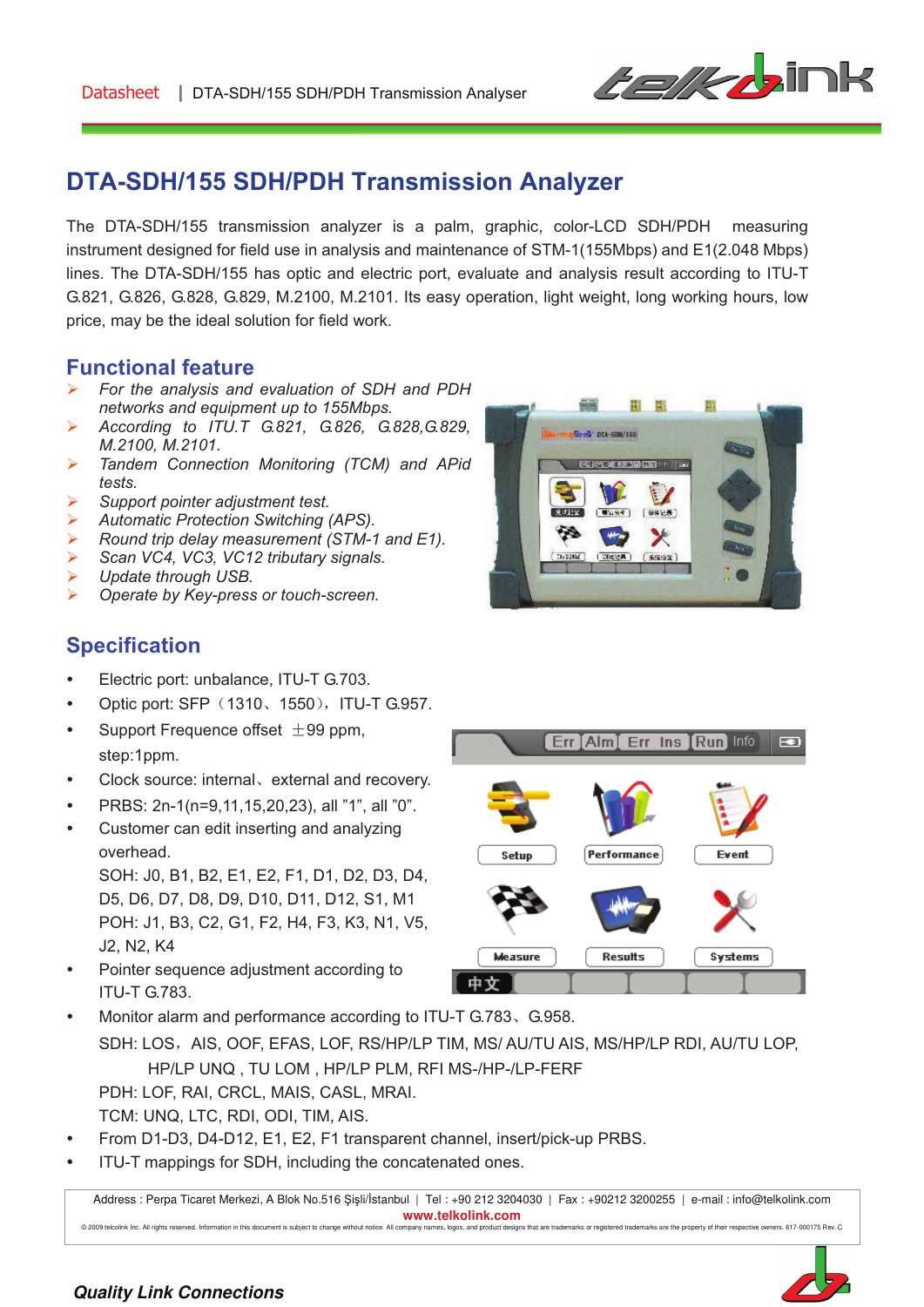

### **Test Mode:**

- " SDH Path Mode
- SDH Demux Mode
- " SDH Mux Mode
- SDH Monitor Mode
- SDH Through Mode
- PDH Path Mode
- PDH Monitor Mode
- PDH Through Mode

#### **General**

- ! Dimension: 240mm(L)\*155mm(W)\*77mm(H)
- $\triangleright$  Weight: 2Kg
- Power Supply: Input: 176-265VAC, 47-63Hz Output: 9VDC 4A
- $\triangleright$  Operating Temperature: 0°C $\sim$ 40°C
- $\triangleright$  Storage Temperature: -20 $\degree$ C $\sim$ 60 $\degree$ C
- $\triangleright$  Relative Humidity: 0 to 95% (non-condensing)

### **Physical Characteristics**

- (1) Fastening metal buckle of the belt;
- (2) Foursquare rubber protection cushion;
- (3) Color LCD screen;
- (4) LED pointer light;
- (5) Keypad: keys can be used for operation in case of the failure of touch screen.



Address : Perpa Ticaret Merkezi, A Blok No.516 Şişli/İstanbul | Tel : +90 212 3204030 | Fax : +90212 3200255 | e-mail : info@telkolink.com **www.telkolink.com** 



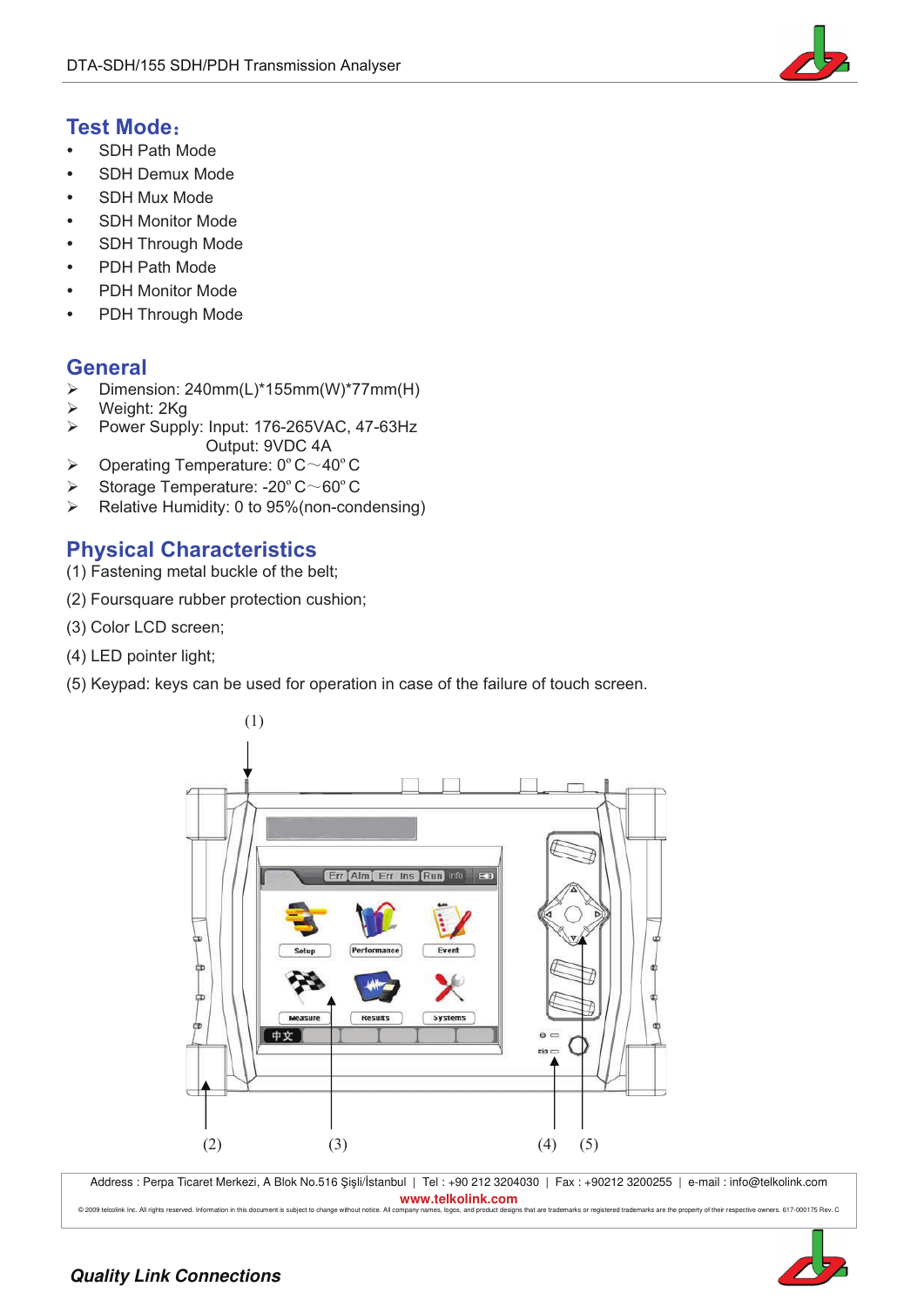

Figure 1 Facade View



Figure 2 Top View

- (1) Electrical adapter port;
- (2) BNC input joint for external clock;
- (3) Standard USB port;
- (4) BNC joint of output port;
- (5) BNC joint of input port;
- (6) SFP port for optical input/output.

### **Application**



Address : Perpa Ticaret Merkezi, A Blok No.516 Şişli/İstanbul | Tel : +90 212 3204030 | Fax : +90212 3200255 | e-mail : info@telkolink.com **www.telkolink.com**  @ 2009 teloolink Inc. All rights reserved. Information in this document is subject to change without notice. All company names, logos, and product designs that are trademarks or registered trademarks are the property of th